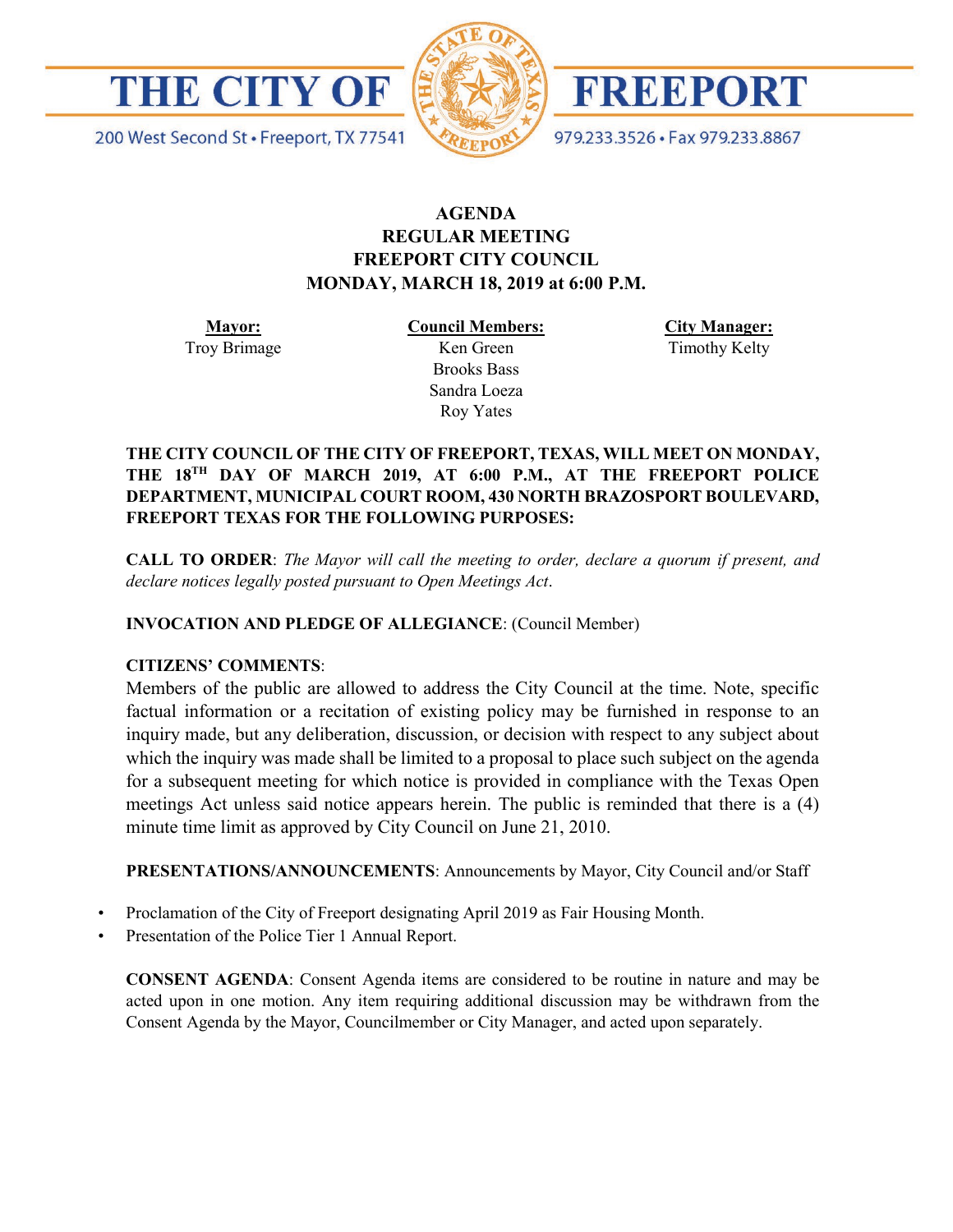- 1. Consideration and possible action on the approval of City Council meeting minutes from February 19, 2019 and February 26, 2019. **(Tolar)**
- 2. Consider and approve a request from the Freeport Little League for a parade on opening day Saturday, March 23, 2019 at 8:30am. **(Garivey)**

# **COUNCIL BUSINESS – REGULAR SESSION:**

- 3. Public Hearing of a proposed re-plat of lot 14, block 7, of Bastrop bayou acres, in Brazoria County, Texas recorded in volume 5, page 340 of the plat records of Brazoria county, Texas, being the same 1.00 acre of lot 14 conveyed to Julio C. and Gabriela Nunez recorded in county Clerk's File No. Y Clerk's File No. 20l6-062060 of the official records of Brazoria county, Texas and the same 4.00 acre residue tract of lot 14 conveyed to Franke Seidule recorded in county clerk's file no. 2008-001941 of the official records of Brazoria county, Texas; and consideration of approving such replat. **(Kelty)**
- 4. Public Hearing of a proposed re-plat of 0.86 acre tract of land situated in the J.G. and G.W. McNeel Survey. Abstract No. 89. in Brazoria county. Texas. being the same 0.84 acre tract conveyed to Michael K. and Carol A. Jansky recorded in County Clerk's file No. Y Clerk's File No. 1995-02 l 14G of the official records of Brazoria county; and consideration of approving such re-plat. **(Kelty)**
- 5. Public Hearing and consideration of possible action on approval of a proposed re-plat of Lot 2B out of C. Henninger Subdivision and also recorded in County Clerk's File NO. 17-064328 of the Brazoria County Official Records and the closure of a 0.291 acre tract out of the Velasco Drainage District Tract as Recorded in Clerk's File No. 2018053616 of the Brazoria County Official Records in the C. Henninger Survey Abstract 211, City of Freeport, Brazoria County, Texas; and consideration of approving such replat. **(Kelty)**
- 6. Consider awarding Grant Works the Administration/Professional Services for Community Block Grant program for disaster recovery **(Motley)**
- 7. Consideration of approving Ordinance 2019-2569 approving an agreement amending the Dow Industrial Agreement to extend the term of such agreement and authorizing the Mayor to sign and the City Secretary to attest such agreement. **(Kelty)**
- 8. Consideration of awarding the bid to Sorrell Construction for the 2018 2019 concrete streets repair plan and authorizing the mayor to sign the resulting contract. **(Hoelewyn)**
- 9. Discuss and consider the approval of expending city funds in the amount of \$42,459.00 for a 100% reimbursable grant to replace the department's outdated tasers. **(Garivey)**
- 10. Discuss and consider HVAC system for City Hall. **(Townsend)**

## **WORK SESSION:**

11. The City Council may deliberate and make inquiry into any item listed in the Work Session.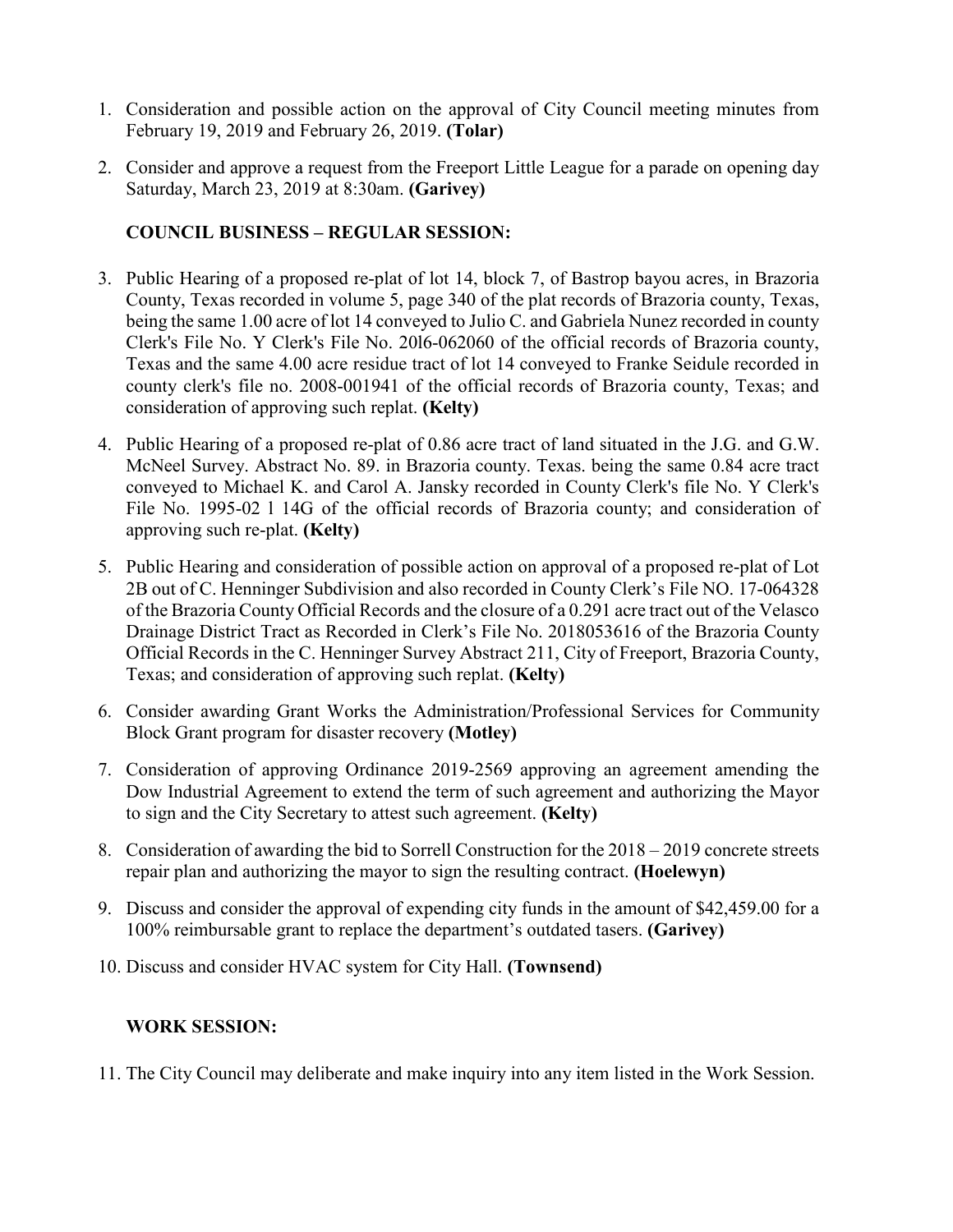- A. Mayor Troy T. Brimage announcements and comments.
- B. Councilman Green Ward A announcements and comments.
- C. Councilman Bass Ward B announcements and comments.
- D. Councilwoman Loeza Ward C announcements and comments.
- E. Councilman Yates Ward D announcements and comments.
- F. City Manager Tim Kelty announcement and comments
- G. Updates on current infrastructure.
- H. Update on reports / concerns from Department heads.

### **CLOSED SESSION:**

- 12. Executive Session regarding economic development (Projects 2019-2 and 2019-3) in accordance with Vernon's Texas Government Code Annotated, Chapter 551, 551.087
- 13. Executive Session regarding personnel matters (City Attorney Wallace Shaw) in accordance with Vernon's Texas Government Code Annotated, Chapter 551, 551.074
- 14. Executive Session regarding consultation with attorney (Freeport Historical Museum Foundation Dissolution) in accordance with Vernon's Texas Government Code Annotated, Chapter 551, 551.071

### **COUNCIL BUSINESS – REGULAR SESSION:**

- 15. Consideration in open session of taking action on any matter discussed in closed executive session. **(Kelty)**
- 16. Consideration of ratifying act of authorizing City Manager seeking extension of time required by IRS for filing income tax return for the Freeport Historical Museum Foundation. **(Kelty)**
- 17. Consideration of authorizing mayor to sign and city secretary to attest a contract with the city attorney **(Kelty)**

## **ADJOURNMENT:**

18.Adjourn.

Items not necessarily discussed in the order they appear on the agenda. The Council at its discretion may take action on any or all of the items as listed. This notice is posted pursuant to the Texas Open Meeting Act. (Chapter 551, Government Code).

The City Council reserves the right to adjourn into executive session at any time during the course of this meeting to discuss any of the matters listed above, as authorized by Texas Government Code Sections 551.071 (Consultation with Attorney), 551.072 (Deliberations about Real Property), 551.073 (Deliberations about Gifts and Donations), 551.074 (Personnel Matters), 551.076 (Deliberations about Security Devices) and 551.087 (Economic Development).